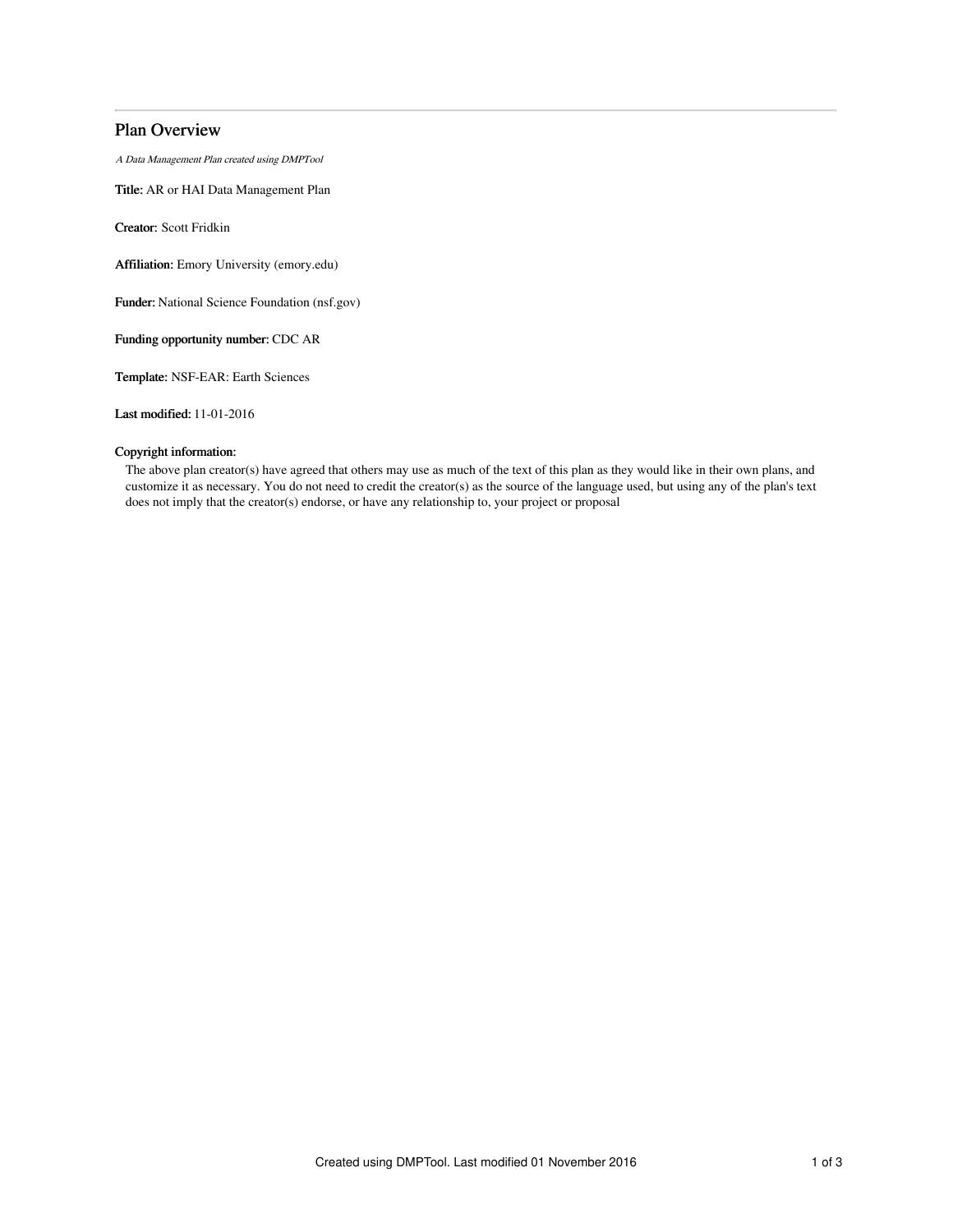# AR or HAI Data Management Plan

## Types of data

Preservation of all data, samples, physical collections and other supporting materials needed for long-term earth science research and education is required of all EARsupported researchers.

#### Description

Simple description of kinds of data elements, amount of data, what the data can be used for (150 words or less), years of data included and collection cycles to expect updates

Project Type (surveillance, research, administration)

Indicate the primary purpose for which the data are being collected (e.g., surveillance, research, program administration, program evaluation, investigation, or other) Standards used

Brief descriptions of standards that would be used in creating a dataset (e.g., how were variables categorized, suppression of values, level of aggregation (case, facility, region, national). Ideally provide link to full documentation or summarize key aspects here.

### Data Representation/Limitations

Include brief description of representativeness and limitations of use (accuracy, interpretation, validation efforts)

Quality Check

Describe if data set had a specific review of data for quality, and what that was (how are you confident that data available reflects what was used in the publication) Spatial

List the range of spatial applicability of a data set. Could include a spatial region or a named place. List the geographic entities (variables) for which data are available (e.g., City, Country, Region, State, Country)

Population Represented

Open text summarizing population

### Data and metadata standards

Data archives must include easily accessible information about data holdings, including quality assessments, supporting ancillary information, and guidance and aids for locating and obtaining data.

Spatial

The range of spatial applicability of a data set. Could include a spatial region or a named place. List the geographic entities (variables) for which data are available (e.g., City, Country, Region, State, Country)

Population Represented

Open text summarizing population

Current Project Status.

1=planning, collection not started; 2=collection ongoing; 3=collection complete-cleaning; 4=collection complete data available

Project Start Year

Enter the 4 digit year corresponding to the fiscal year the project was first awarded. If this is a recurring award enter the first year of the current cycle of funding Timing: Proposed timing of availability is:

- By one year of end of collection cycle
- 30 months after end of a time limited data collection (not from time of cleaning, analysis, publication
- Data tables only at time of publication
- Data tables at other time

Temporal: The range of temporal applicability of project (i.e., a start and end date of applicability for the data). Indicate the data years (or other periods) for which data are available; the date data collection started and is expected to end

Tags: keywords to make dataset discoverable, can be used by technical and non-technical users. consider MeSH terms

Last Update: date to indicate approval date of the most recent version of this DMP if updated

Data Dictionary: indicate Y/N if data dictionary is available, and if yes provide a URL

Data File Format: (e.g., Excel, SAS)

Physical Location: location of dataset (physically)

FOA: Link to any FOA that this DMP is linked to

### Policies for access and sharing

It is the responsibility of researchers and organizations to make results, data, derived data products, and collections available to the research community in a timely manner and at a reasonable cost. In the interest of full and open access, data should be provided at the lowest possible cost to researchers and educators. This cost should, as a first principle, be no more than the marginal cost of filling a specific user request. Data may be made available for secondary use through submission to a national data center publication in a widely available scientific journal, book or website, through the institutional archives that are standard for a particular discipline (e.g. IRIS for seismological data, UNAVCO for GP data), or through other EAR-specified repositories. Data inventories should be published or entered into a public database periodically and when there is a significant change in type, location or frequency of such observations. Principal Investigators working in coordinated programs may establish (in consultation with other funding agencies and NSF) more stringent data submission procedures.

Exclusion. Summarize if data is justifiable excluded from compliance with CDC Policy CDC-GA-2005-14 (Policy on Public Health REsearch and Nonresearch Data Management and Access): Check best single exclusion categories:

<sup>1.</sup> Not part of CDC system

<sup>2.</sup> Under license agreement / restricted DUA (prohibiting publication)